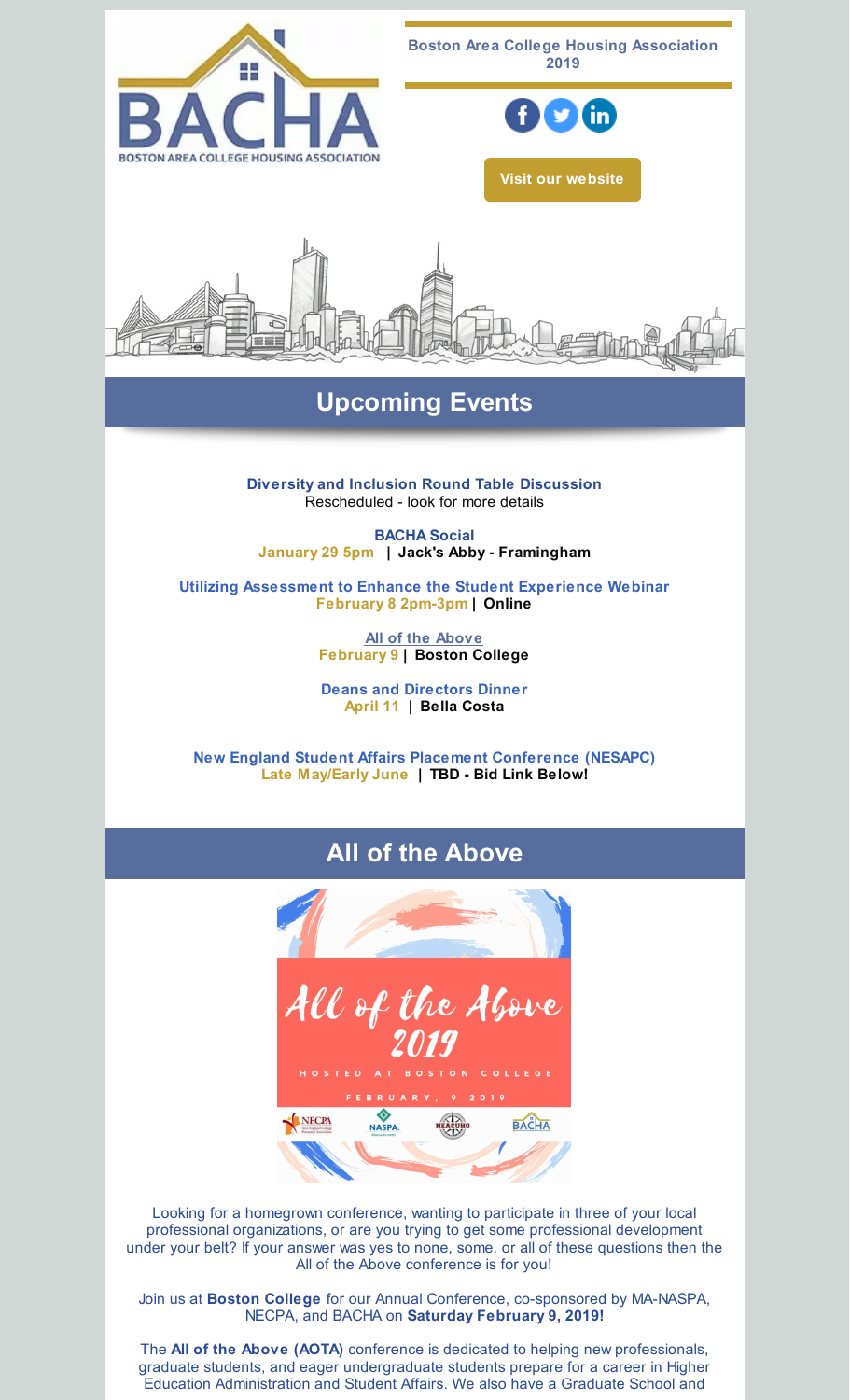Internship Resource fair featuring NODA, ACUHO-I, NESAPC, and New England area Higher Education masters programs.

AOTA provides participants with a quality conference experience at a low cost that gives them the opportunity to network, have their resume reviewed and participate in mock interviews, partake in a graduate resource fair, as well as attend educational sessions!

Registration is now open! The cost of the conference is \$35. Registration will close on January 31, 2019. **Register here:** [https://tinyurl.com/AOTA19](http://events.constantcontact.com/register/event?llr=vserd4zab&oeidk=a07efsm9nkt8b10cd0e)



#### **Want to host NESAPC?**

Interested in hosting the NESAPC Conference? Please complete the link below to have your institution considered for this conference. NESAPC typically takes place between the end of May and beginning of June. If you have any question please reach out [nesapc@bacha.org](mailto:nesapc@bacha.org)

**[Submit](https://docs.google.com/forms/d/e/1FAIpQLSfJY88_BMCNDXXnftq6r6Q29cKK00jvlxM_7Gvd-RRBZaLixA/viewform?usp=sf_link) Your Host Bid Here!**

## **January and February Events**



#### **WELCOME BACK SOCIAL**

Date, Time, & Location: Tuesday, January 29th 5pm at Jack's Abby in Framingham

Description: Join us for some appetizers and great conversation! Refresh and reconnect with colleagues in the area!

Feel Free to Come on By!

#### **UTILIZING ASSESSMENT TO ENHANCE THE STUDENT EXPERIENCE WEBINAR**

Date, Time, & Location: Friday, February 8th 2pm-3pm

**Description:** This webinar will discuss how UMass Lowell utilizes assessment practices Statement Throughout the presentation Max<br>Quinn, Michael Coughlin, and Holly Brandewie will discuss how they are building their<br>Quinn, Michael Coughlin, and Holly Brandewie will discuss how they are building their assessment culture through their assessment work with in Residence Life, changes<br>assessment culture through their assessment work with in Residence Life, changes<br>they have/are hoping to make given their findings, and ways assessment practices into your institution.

**Register by January 31st** 



## **RA Conference Feedback**

LET US KNOW HOW WE DID!



Please let us know how we did: **<https://tinyurl.com/RAConferenceEval>**